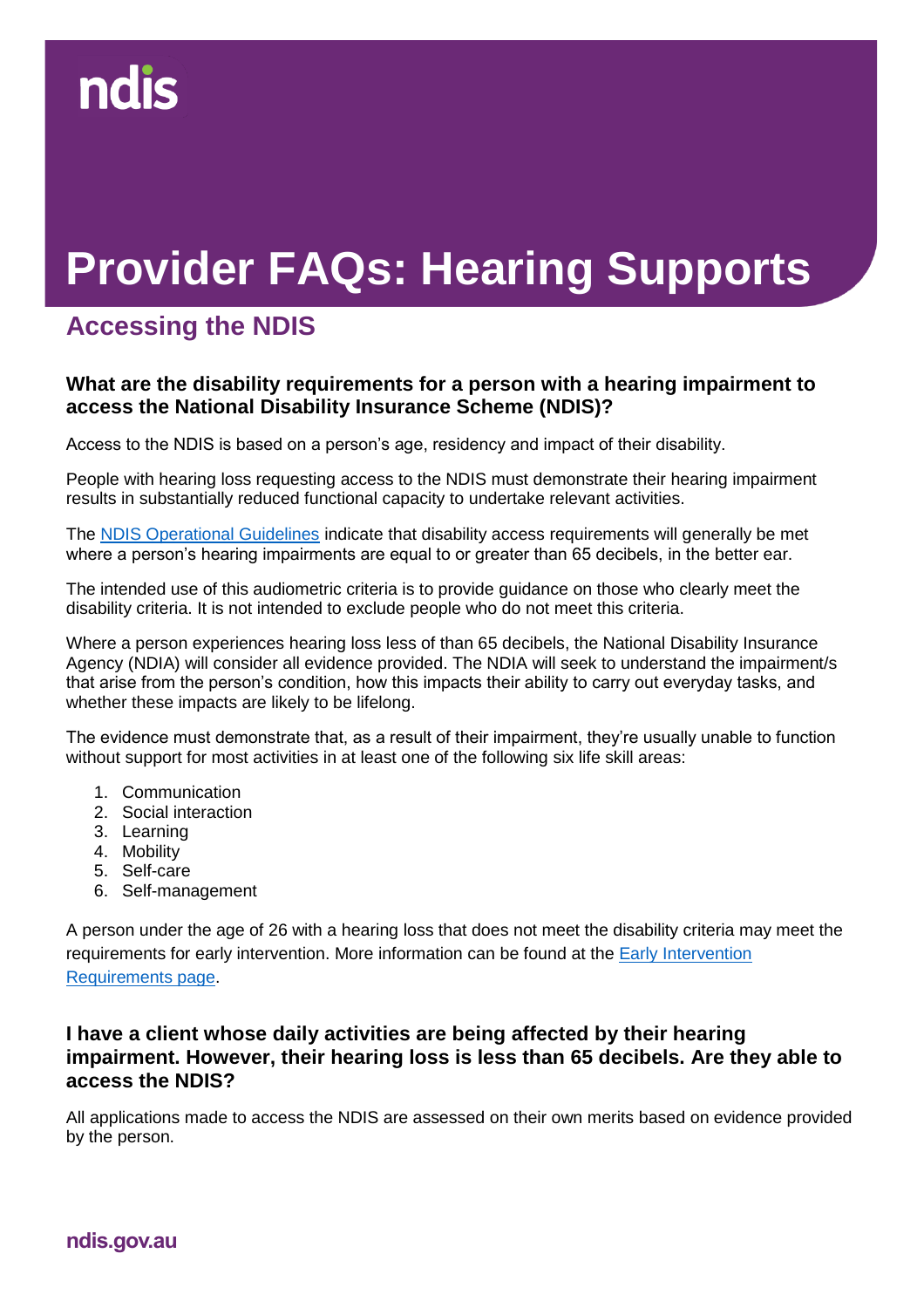

While the audiometric criteria in the **NDIS** Operational Guidelines state that the generally the NDIS will be satisfied that hearing impairments, equal to or greater than 65 decibels in the better ear, are likely to reduce functional capacity of the person in their daily activities, the criteria is not intended to exclude people from accessing the Scheme.

If a person has a hearing loss less than 65 decibels, the NDIA will consider all evidence provided, and if required, will request further information to determine if a person meets the eligibility criteria outlined in the *National Disability Insurance Scheme Act 2013* (NDIS Act 2013).

The NDIA will seek to understand the impairment/s that arise from the person's condition, how this impacts their ability to carry out everyday tasks, and whether these impacts are likely to be lifelong

#### **Should an audiology report or audiogram be submitted with an Access Request Form?**

Generally, an audiology report and audiogram can assist the NDIA in determining the person's hearing status. So if available, reports should be attached to the participant's Access Request Form to help support their request.

However, if an Access Request Form is completed by an audiologist and provides sufficient information to determine if the person meets the NDIS access eligibility criteria, further information, such as an audiology report and audiogram, won't be required.

If the evidence is deemed insufficient, an NDIA representative will contact the applicant to request further information.

All applications made to access the NDIS are assessed on their own merits based on evidence provided by the person.

#### **As a provider, can I claim time spent completing an access form on behalf of a participant?**

In general, the NDIA does not ask providers to complete access forms on behalf of potential participants.

However, once they become a participant, the NDIA may ask for the 'Hearing Devices and Technology Assessment' template to be completed. Audiologists or audiometrists can claim that time through the CB Daily Activity budget. It's important the participant be consulted if completing the assessment on their behalf, so they are aware funds will be claimed on this budget line from their NDIS plan.

We recommend that a [service agreement](https://www.ndis.gov.au/providers/working-provider/connecting-participants/service-agreements) outlining the hours planned for assessment and administration be completed before completing the assistive technology assessment form.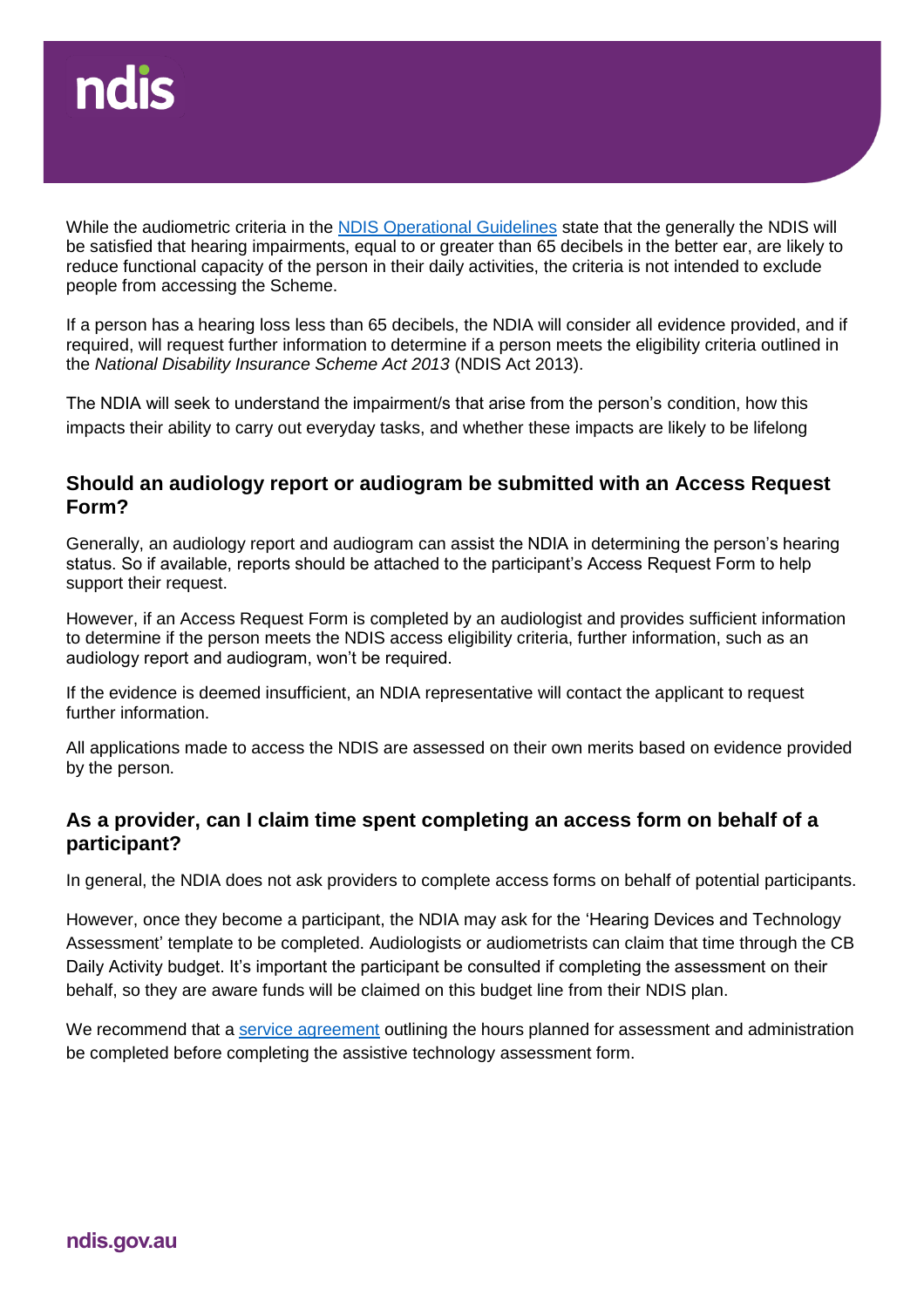# **Hearing Services Program**

#### **Can a person with hearing loss access both the Hearing Services Program (HSP) and NDIS?**

A person can access the HSP and the NDIS if they meet the eligibility requirements of both programs. The access requirements for the NDIS remain the same regardless of whether a person is eligible for the HSP.

Where a support is available to a participant through the HSP, equivalent supports will not be funded by the NDIS. Additional reasonable and necessary supports can be funded by NDIS based on the individuals support needs.

#### **Is an NDIS participant eligible to receive hearing supports through the HSP?**

The HSP has not changed as a result of the NDIS. While an individual may be able to access the NDIS and HSP at the same time, they're not eligible to receive the same supports at the same time, from both programs.

If an individual is aged 26 years or over, and is not eligible for the HSP, then the NDIS will consider funding hearing supports.

The NDIS will also consider funding additional reasonable and necessary hearing supports if they're unavailable to the participant through the HSP. This includes people under 26 years of age.

#### **Is my client still eligible to receive a HSP voucher under the NDIS?**

The HSP hasn't changed. However, the in-kind arrangements between the HSP and NDIS have ceased which means that being an NDIS participant is no longer part of the HSP eligibility criteria.

You can find more information about the [voucher component of the HSP program \(external\) page.](http://www.hearingservices.gov.au/wps/portal/hso/site/eligibility/programhelp/eligibility/!ut/p/a1/04_Sj9CPykssy0xPLMnMz0vMAfGjzOK9A03NDD0NjLwtwvzdDBwd_UJ9vNxMjAwcDYEKIvEoMDAlTr8BDuBoQEi_FxEWGBX5Ovum60cVJJZk6GbmpeXrRxQU5acXJeZmpOYU6Eek5mSmZyZl5mSWVOqH60fhNRHkI7ACPE4uyA2NqPLxMMh0VFQEANmgxNY!/dl5/d5/L2dBISEvZ0FBIS9nQSEh/)

#### **If a participant has a HSP voucher, can additional services and supports be funded by the NDIS? For example, TV devices, Roger devices, assistive listening devices, smoke detectors or baby-cry monitors, etc.**

If a participant is also eligible for the HSP, they will not be able to receive equivalent support under the NDIS.

However, when supports aren't available through the HSP (i.e. smoke detectors, assistive listening devices, etc.), the NDIS will consider funding them if they are considered to be reasonable and necessary for the participant.

## **Can NDIS participants choose their audiologist/audiometrist?**

Where hearing supports are included in an NDIS participant's plan, they can choose which provider they get those supports from.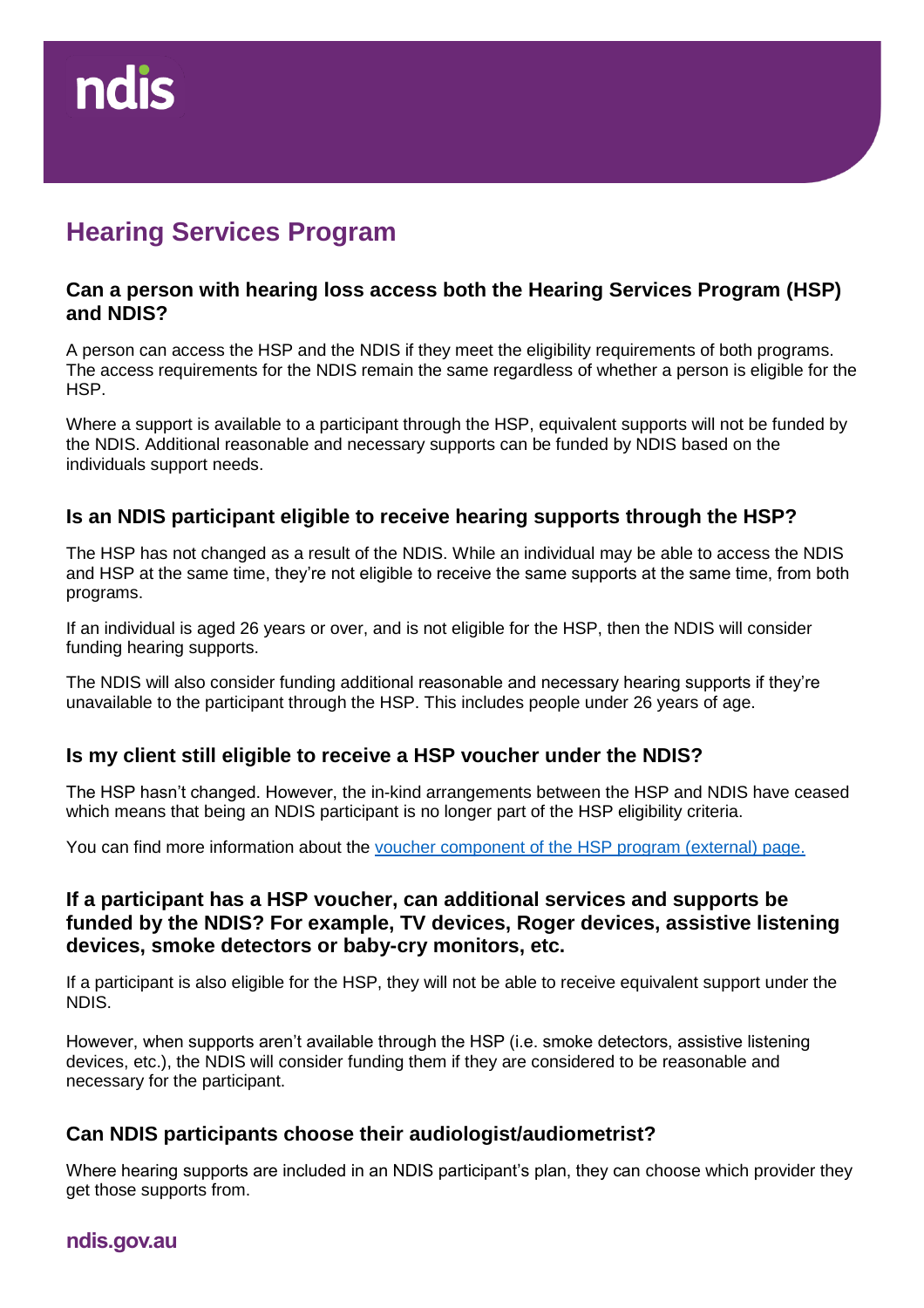# ndis

Where a participant is eligible to access hearing supports from the HSP, equivalent supports will not be funded by the NDIS.

If a participant that is eligible for hearing supports under the HSP chooses to access a private provider that is not contracted through the HSP to deliver those supports, the participant will need to be selffunded.

# **Provider Registration**

#### **Which services are delivered under the registration category of 'Hearing Services'?**

The Hearing Services registration category is recommended for the delivery of hearing services delivered by an audiometrist or an audiologist that are not covered by Medicare Benefits Scheme (MBS) or the [HSP \(external\)](http://www.hearingservices.gov.au/wps/portal/hso/site/HSOHome/!ut/p/a1/04_Sj9CPykssy0xPLMnMz0vMAfGjzOK9A03NDD0NjLwtwvzdDBwd_UJ9vNxMjAy8DYAKIoEKDHAARwNC-sP1o_AqMTCFKsBjRUFuhEGmo6IiAGbW_L4!/dl5/d5/L2dBISEvZ0FBIS9nQSEh/) page.

### **What services are delivered under the registration category of 'Specialised Hearing Services'?**

The Specialised Hearing Services registration category is recommended for the delivery of specialist hearing services by an audiologist to NDIS participants deemed to have a profound hearing loss and/or an implantable device or additional communication needs.

NDIS participants may receive funding for Specialised Hearing Services when they:

- have a profound hearing loss (defined as three-frequency average of 80 decibels or worse in the better ear)
- use an implantable device
- have hearing loss and severe communication impairment which:
	- prevents the participant from communicating effectively in his or her daily environment such as significant visual impairment; or
	- is caused or aggravated by significant physical, intellectual, mental, emotional or social disability or mobility issues such as after a stroke.

#### **I'm a private provider. Am I able to provide Specialised Hearing Services to NDIS participants?**

Where hearing services are included in a participant's NDIS plan, any appropriately qualified provider can deliver these services.

However, if the provider is not registered with the [NDIS Quality and Safeguards Commission \(external\)](https://www.ndiscommission.gov.au/) page, the participant must self-manage the relevant items in their plan, or have a plan manager to perform this function.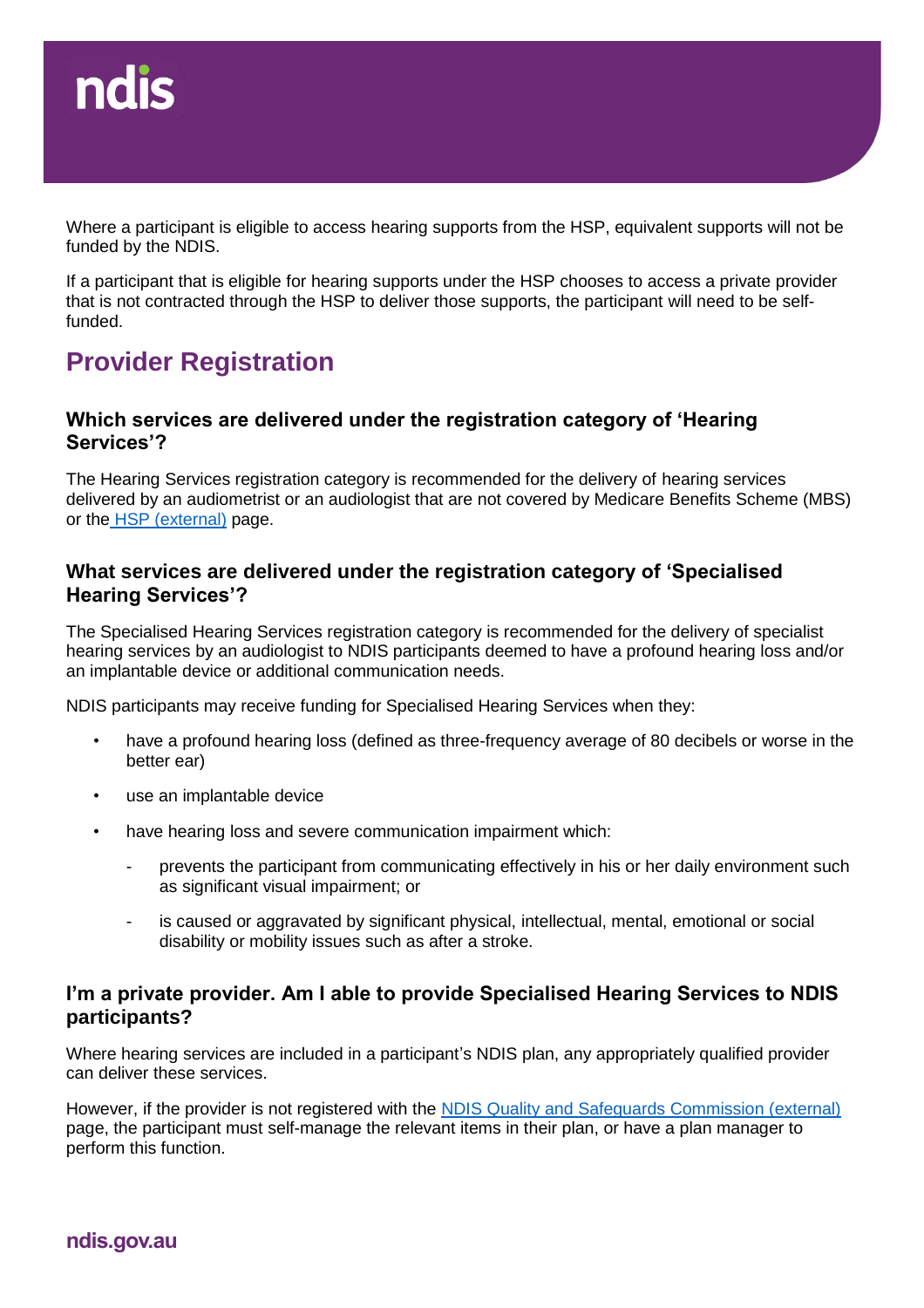

#### **What services can be provided by audiologists under the registration category "therapeutic supports"?**

Most disability related services provided by an audiologist can be claimed from either Specialist Hearing Services, Hearing Services or Therapeutic Support categories depending on where funding has been included in the participant's plan.

Audiometrists can only claim for services provided under the Hearing Services category.

Audiologists and Audiometrists can claim for hearing related assistive technology under the registration group 'Hearing Equipment'

## **Can a provider who is registered in "0122 - Hearing Equipment" supply a hearing aid without a script or consultation with the appropriate professional (i.e. audiometrist or audiologist)?**

Generally under the NDIS, the provision of advice and assessment about assistive technology (including hearing devices) is separate to the supply of the device or product.

Hearing support items have varying levels of complexity and in some cases may only be supplied using funding from the NDIS following assessment and prescription by a suitably qualified professional (audiometrist or audiologist as appropriate).

In particular, a participant would require an assessment from a provider registered in "0134 – Hearing Services" or "0119 – Specialised Hearing Services" to support their request for a hearing aid support (Support item reference number commencing 05\_220615xxx, 05\_220618xxx or 05\_220621xxx) to be included their plan or supplied.

# **Delivering services to NDIS participants**

#### **If a client is a NDIS participant, what services can they receive?**

The participant's plan will document the purpose of their funding as it relates to their goals. You should discuss with the participant what services they would like to receive from you.

We recommend that a [service agreement](https://www.ndis.gov.au/providers/working-provider/connecting-participants/service-agreements) page is completed prior to the service being provided to outline the hours/service to be delivered.

#### **What happens if a participant with complex hearing requirements wants to change providers?**

Where an NDIS participant is considered to have complex hearing or communication needs and they are not eligible for the HSP, these supports will be funded in the participant's NDIS plan and they will choose the provider they wish to supply those services.

Where an NDIS participant is eligible for hearing services through the HSP, those services will not be funded under the NDIS.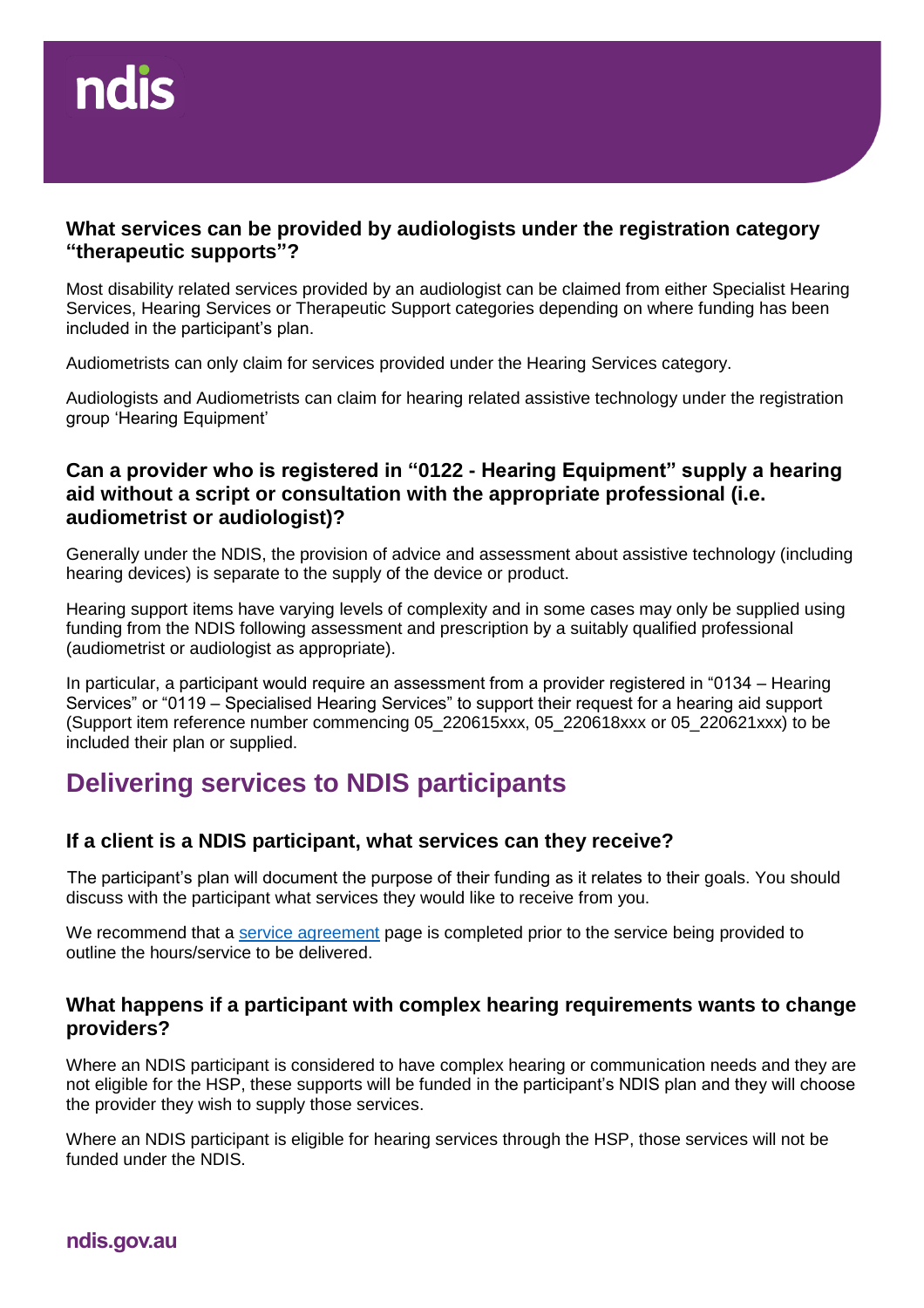

Additional supports that are not available to a participant through the HSP can be included in their NDIS plan where those supports are considered reasonable and necessary.

#### **When should a service agreement be put in place?**

The NDIA recommends having a written service agreement in place before paid services or support begins. This gives transparency to both participants and providers on what has been agreed.

Read more information about [service agreements](https://www.ndis.gov.au/providers/working-provider/connecting-participants/service-agreements) page.

#### **What should a participant do if they are not satisfied with a decision made by the NDIA?**

If a participant is not satisfied with a decision considered to be a reviewable decision, they have the right to request an internal review of that decision.

The internal review will be conducted by a delegate not involved in the original decision.

If the participant is still not satisfied with the decision after the internal review, they can take the matter to the Administrative Appeals Tribunal. [More information about reviews is available for participants.](https://www.ndis.gov.au/participants/how-review-planning-decision)

#### **How will you safeguard participants to ensure they are receiving quality hearing services and supports?**

The NDIS Quality and Safeguard Commission has been heavily involved in implementing the NDIS Hearing Services from 1 July 2020 and will be monitoring the provision of NDIS funded supports to ensure providers are delivering the supports as intended.

## **Pricing**

#### **What are the price limits for hearing services?**

The cost of hearing services and devices is found in the [NDIS Price Guide 2020-2021](https://www.ndis.gov.au/providers/price-guides-and-pricing) and the [Assistive](https://www.ndis.gov.au/providers/housing-and-living-supports-and-services/providing-assistive-technology#Atcodeguide) [Technology, Home Modifications and Consumables Code Guide.](https://www.ndis.gov.au/providers/housing-and-living-supports-and-services/providing-assistive-technology#Atcodeguide)

#### **Price limits table**

| Item Number     | <b>Item Name</b><br>and Notes      | <b>Unit</b> | <b>NSW</b><br><b>VIC</b><br><b>QLD</b><br><b>ACT</b> | <b>WA</b><br><b>SA</b><br><b>TAS</b><br><b>NT</b> | <b>Remote</b> | <b>Very</b><br><b>Remote</b> |
|-----------------|------------------------------------|-------------|------------------------------------------------------|---------------------------------------------------|---------------|------------------------------|
| 15_501_0119_1_3 | Audiologist<br>hearing<br>services | Hour        | \$193.99                                             | \$193.99                                          | \$271.59      | \$290.99                     |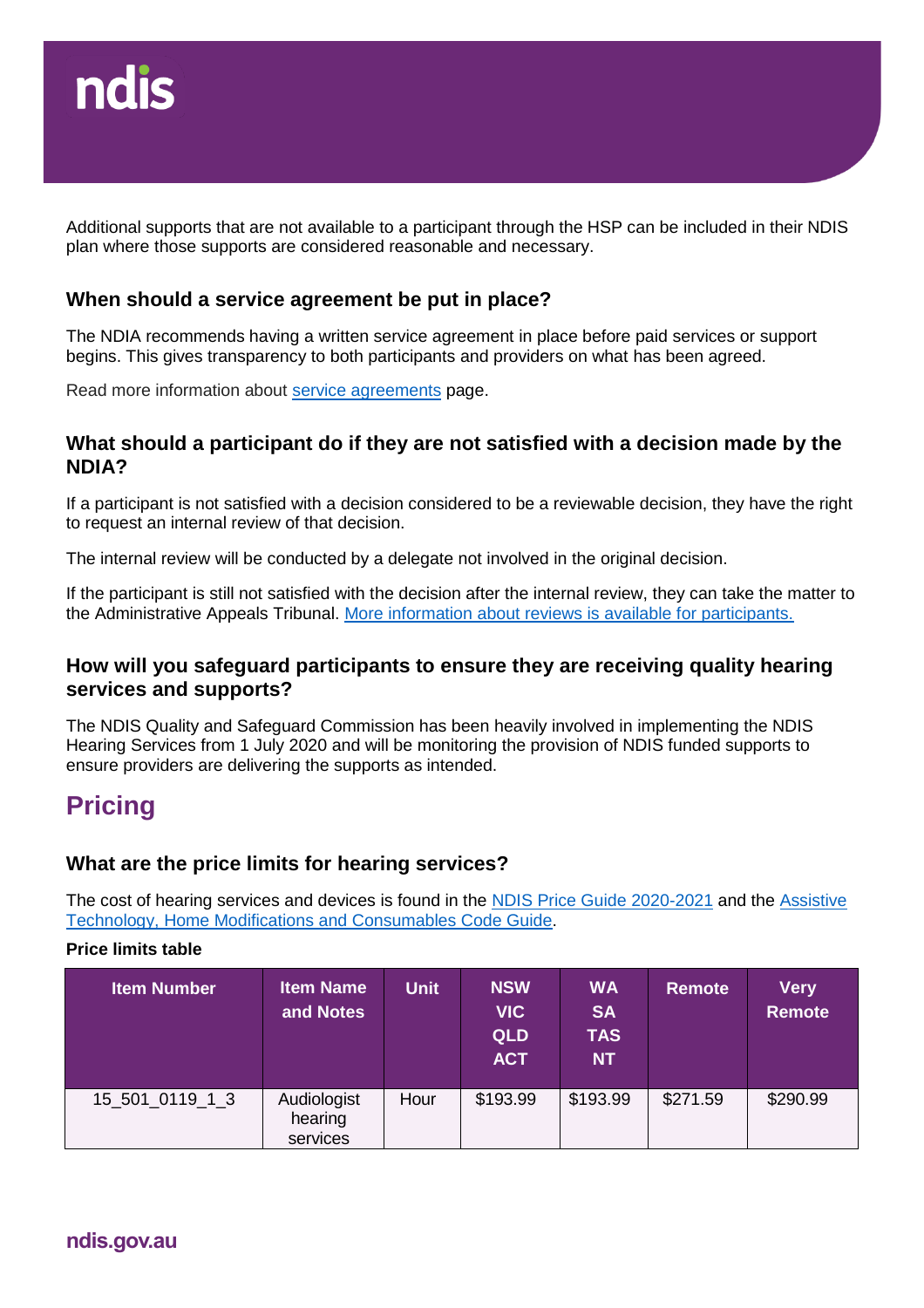| <b>Item Number</b> | <b>Item Name</b><br>and Notes | <b>Unit</b> | <b>NSW</b><br><b>VIC</b><br><b>QLD</b><br><b>ACT</b> | <b>WA</b><br><b>SA</b><br><b>TAS</b><br><b>NT</b> | <b>Remote</b> | <b>Very</b><br><b>Remote</b> |
|--------------------|-------------------------------|-------------|------------------------------------------------------|---------------------------------------------------|---------------|------------------------------|
| 15_502_0134_1_3    | Audiologist                   |             | \$193.99                                             | \$193.99                                          | \$271.59      | \$290.99                     |
|                    | hearing                       | Hour        |                                                      |                                                   |               |                              |
|                    | services                      |             |                                                      |                                                   |               |                              |
| 15_503_0134_1_3    | Audiometrist                  |             | \$166.83                                             | \$166.83                                          | \$233.56      | \$250.25                     |
|                    | hearing                       | Hour        |                                                      |                                                   |               |                              |
|                    | services                      |             |                                                      |                                                   |               |                              |

Where the support is a quotable item, funding will not be available in the participants plan until a quote has been received and approved.

Supports should not be provided until a service booking and service agreement are in place.

Read more information about [service bookings](https://www.ndis.gov.au/providers/working-provider/connecting-participants/managing-service-bookings) page and [service agreements](https://www.ndis.gov.au/providers/working-provider/connecting-participants/service-agreements) page.

#### **When would audiologists use 15\_501\_0119\_1\_3 – Audiologist Specialist Hearing Services and when would they use 15\_502\_0134\_1\_3 – Audiologist Hearing Services?**

Audiologists are able to provide Hearing Services (registration group 0134) and Specialist Hearing Services (registration group 0119).

The cost of these services are the same when they're provided by an Audiologist.

Where a participant has complex hearing or communication needs (and the participant is not eligible for the HSP), Specialist Hearing Services will be included in the NDIS plan.

Where Hearing Services are included in a NDIS plan (under registration group 0134), the support can be provided by either an audiologist and/or an audiometrist.

For more information see the [NDIS Price Guide.](https://www.ndis.gov.au/providers/price-guides-and-pricing)

#### **Can these support items be used for supports, cancellation, and non-face-to-ace supports such as tele audiology?**

These support items are for hearing services not covered under the MBS performed by a suitably qualified audiologist or audiometrist.

These support items can be delivered to individual participants subject to the rules set out in this Price Guide.

As well as direct service provision, these support items can be used to claim for: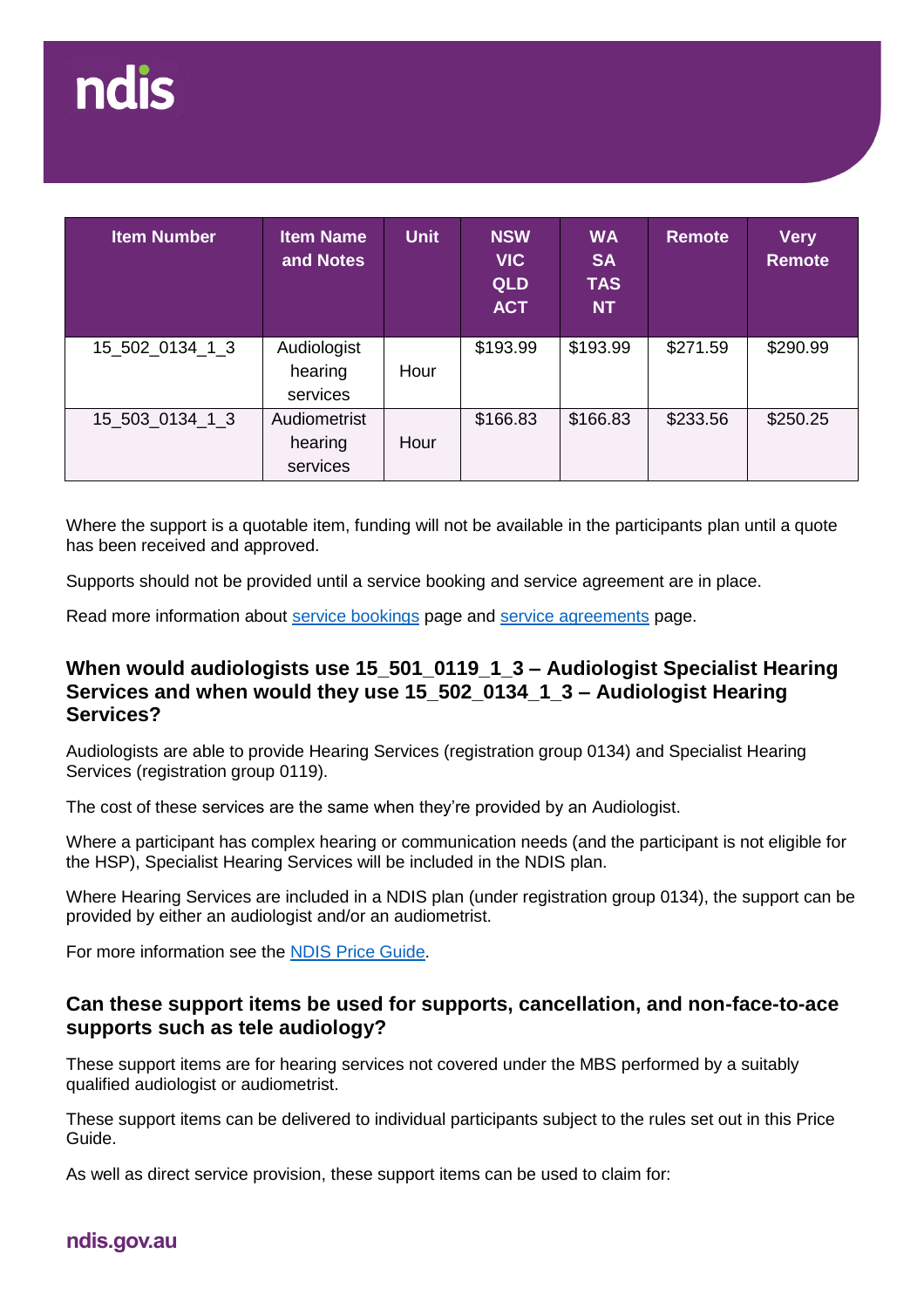

- Non-Face-to-Face Support Provision
- Provider Travel
- Short Notice Cancellations
- NDIA Requested Reports

Providers of this support can also claim for the costs of Provider Travel - Non-Labour Costs using support item 15\_799\_0119\_1\_3 or 15\_799\_0134\_1\_3, depending on their Registration Group.

These support items are subject to price limits.

For more information see the [NDIS Price Guide.](https://www.ndis.gov.au/providers/price-guides-and-pricing)

## **How many times can 0134 Hearing services code be used? Is there a limit?**

If Hearing Services or Specialist Hearing Services are included in a participant's plan, the total funding available or the hours included should be detailed in the plan.

It is important to note that there may be other capacity building supports included in the plan for a different purpose, so a service bookings will need to be created for each of these capacity building supports.

#### **Will the NDIA fund the hearing device trial time and can providers claim for the time spent on completing assessments and helping participant's access the NDIS?**

In general, the NDIA does not ask providers to complete access forms on behalf of participants.

In relation to trials of hearing aids, manufacturers provide devices free of charge for trial and it would be expected that providers enter into discussions with their suppliers to seek devices for trial.

In regards to the audiologists or audiometrists time spent with the participant during the trialling of a range of devices, hours can be claimed from CB Daily Activity Budget line.

Note this should be done in consultation with the participant so they are aware funds will be claimed from their NDIS plan. We recommend that a service agreement is completed prior to the service being provided, the agreement should outline the hours planned for assessment and administration.

#### **Can a hearing device (e.g. Roger device) be categorised as a therapy device and therefore be funded under therapy services?**

Rodger devices are available through the HSP.

For NDIS participants not eligible for the HSP, Roger devices may be funded following the assistive technology assessment process. Roger devices are no longer included in assistive technology levels one or two.

Where assessors are recommending the Phonak Roger system, the Hearing Devices and Technology assessment template may be completed to justify why a lower cost remote device that is already compatible with the participant's current hearing aids is not suitable. If the assessment template is not completed then clear written justifications should accompany the recommendation.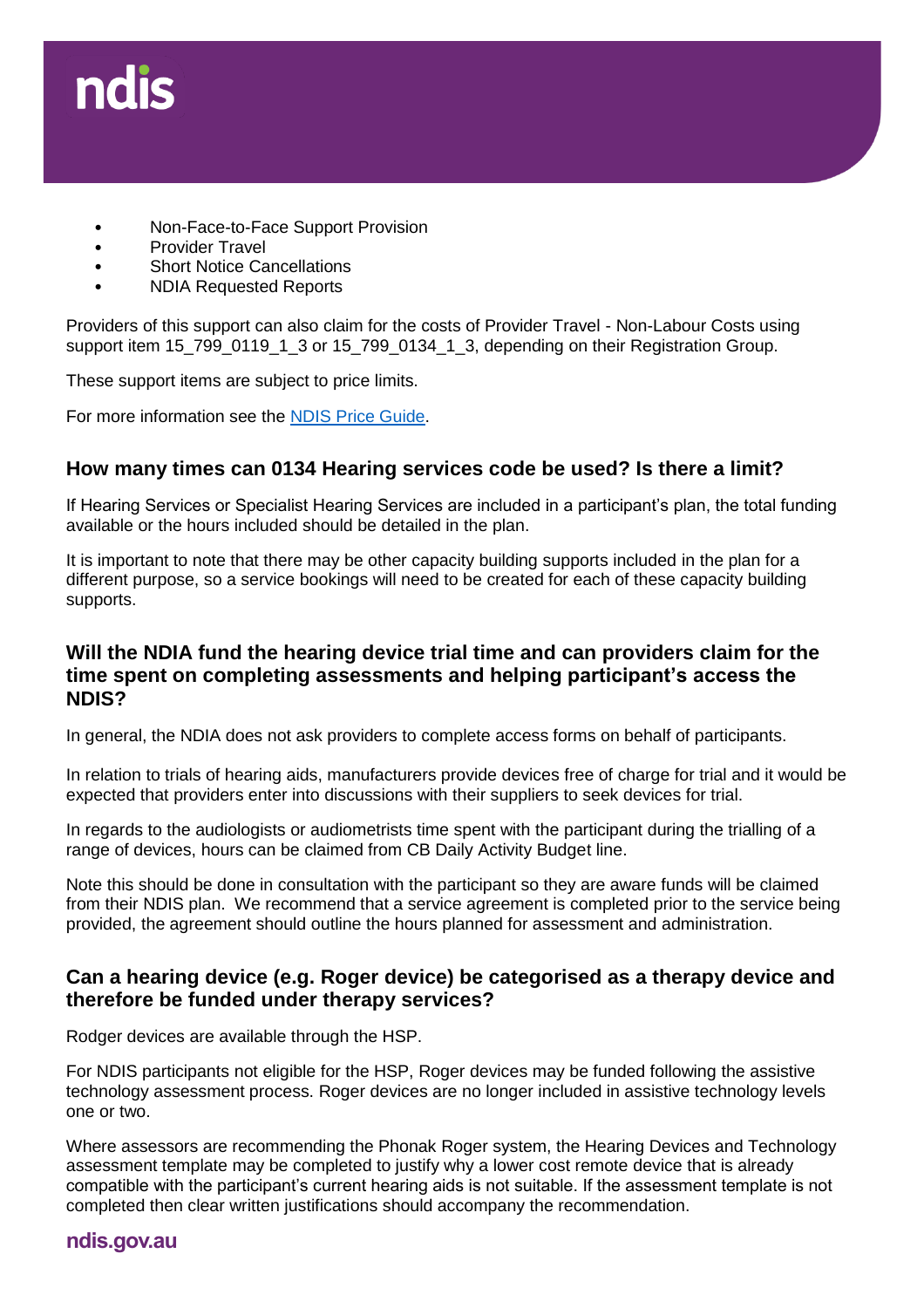

#### **Is support code 05\_220621111\_0119\_1\_2 for Specialised Hearing Services (Equipment Special Assessment Setup) - Cochlear Implant Speech Processor and Coil - CSO - AH Only (In Kind) still in operation?**

NDIS registered providers cannot use in-kind support items.

These have been decommissioned but are still listed until the plans that include these supports have reached their end-date.

All hearing devices are now within the Hearing Equipment (0122) registration group. The NDIA reestablished a code for replacement processors for implanted devices on 5 August. The new code is: "External speech processor and accessories for implanted hearing devices 05\_220621211\_0122\_1\_2"

#### **How are the following items funded?**

- **Custom earplugs**
- **Alarm, doorbell alert, phone alert**
- **Naida Link, AB SP (CIs), MedEl SPs (for BAHAs/ Sound bridges/ bone bridges and CIs) and Cochlear SPs – (BAHA and for CIs), Oticon Medical SPs**
- **Hearing aid batteries, chargers, accessories and maintenance**
- **Ongoing costs for ear moulds**

The Assistive Technology, [Home Modifications and Consumables Code Guide](https://www.ndis.gov.au/providers/housing-and-living-supports-and-services/providing-assistive-technology#Atcodeguide) covers a range of assistive technology items and includes guidance on claiming, particularly for low cost items and repairs.

The following hearing equipment items are listed in the [NDIS Support Catalogue:](https://www.ndis.gov.au/providers/price-guides-and-pricing)

- Low Cost AT For Hearing Related AT
- AT Rental Hearing Devices and Accessories
- Standard level hearing device
- Intermediate level hearing device
- Advanced level hearing device
- Non-Standard Hearing device
- External speech processor and accessories for implanted hearing devices
- Personal Amplifiers/Binaural Listener
- Remote Control For Hearing Aids
- **TV Device For Hearing Assistance**
- **Music Devices**
- Induction Loop Devices
- remote microphone system
- Adapted Landline Telephone
- Baby Cry Alerting Systems For Hearing Impaired
- Hearing Device processor and accessory repair

Alarms, doorbell alerts, consumables, etc. would be included in Low Cost AT for Hearing Related AT item.

Where an NDIS participant has an implantable device, specialist hearing services will be included in their NDIS plan where these services are not available to the participant through the HSP. Where an NDIS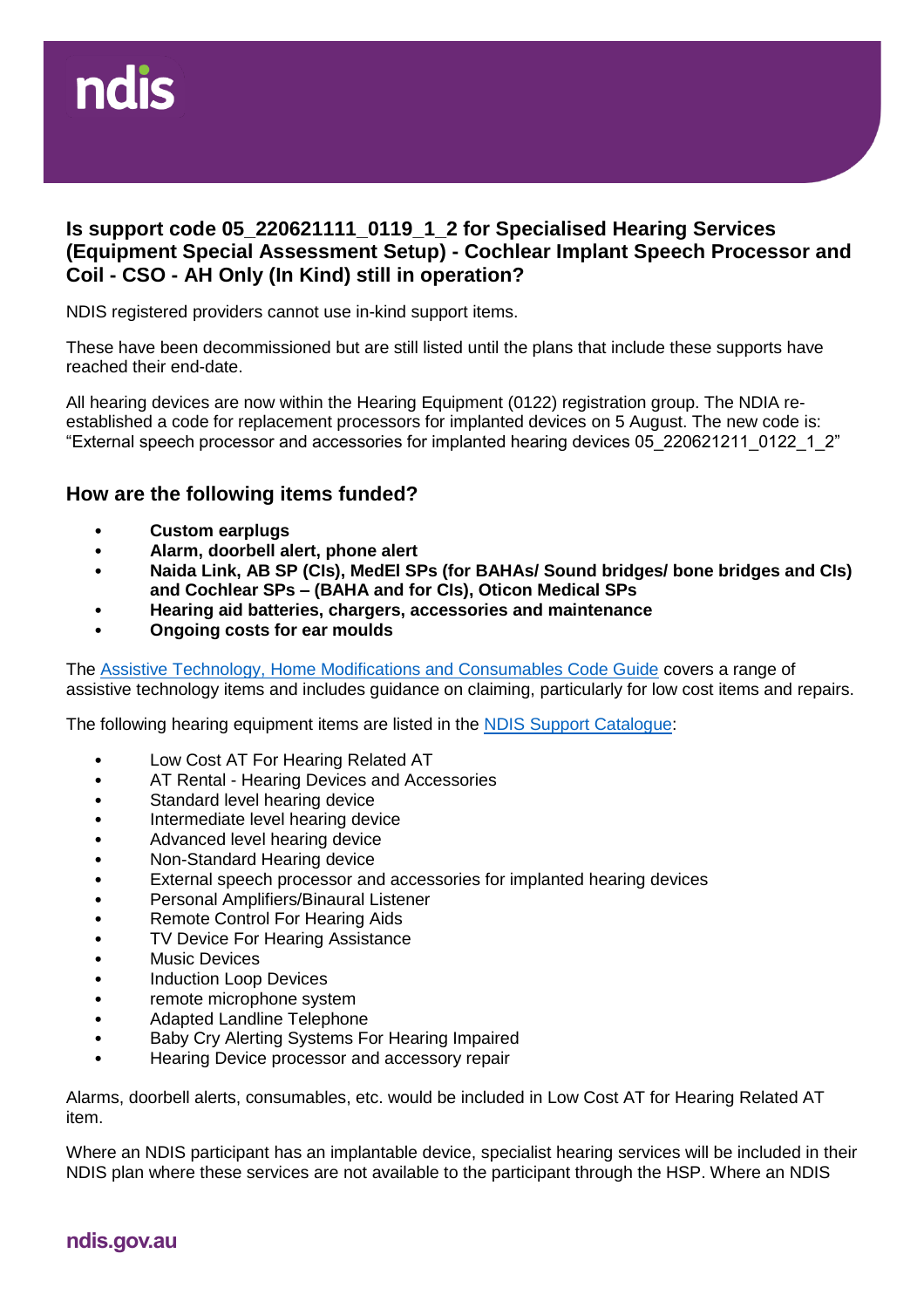

participant is aged 26 or over and their speech processor has reached the end of its service life or is unrepairable, a recommendation and quote should be provided to the NDIS for consideration.

As per the Assistive Technology, Home Modifications and Consumables Code Guide, the appropriate item is quotable is 'External speech processor and accessories for implanted hearing devices 05\_220621211\_0122\_1\_2'. This item is quotable and also includes speech processors for bone anchored devices.

#### **What are the technical specifications for hearing aids funded by the NDIS?**

As per the [Assistive Technology, Home Modifications and Consumables Code Guide,](https://www.ndis.gov.au/providers/housing-and-living-supports-and-services/providing-assistive-technology#Atcodeguide) the current specifications for the hearing aids are:

| <b>Device level</b>                          | <b>Item numbers</b>   | <b>Details</b>                                                                                                                                                                                                                                                                                                                                                                                                      |
|----------------------------------------------|-----------------------|---------------------------------------------------------------------------------------------------------------------------------------------------------------------------------------------------------------------------------------------------------------------------------------------------------------------------------------------------------------------------------------------------------------------|
| <b>Standard level</b><br>hearing device      | 05_220615111_0122_1_2 | An electronic instrument that provides<br>amplification to individuals with a hearing loss<br>(OSPL90 >= 128 dBSPL) IEC RTF 1600 Hz.<br>Includes 10+ channels, feedback management,<br>adaptive noise control, option to add telecoil,<br>directional microphone, and minimum bandwidth<br>of 8kHz.                                                                                                                 |
| Intermediate level<br>hearing device         | 05_220615211_0122_1_2 | An electronic instrument that provides<br>amplification to individuals with a hearing loss and<br>provides increased functions over and above what<br>can be met with standard level devices. May<br>include speech enhancement, sound<br>management, ear to ear technology, and volume<br>controls.                                                                                                                |
| <b>Advanced level</b><br>hearing device      | 05_220615511_0122_1_2 | An electronic instrument that provides<br>amplification to individuals with a hearing loss and<br>provides increased functions over and above what<br>can be met with intermediate level devices. May<br>include one or more of the following features; 24+<br>channels, tinnitus reduction, smartphone<br>connectivity, automatic programming, wireless,<br>compatibility with accessories, remote<br>programming. |
| <b>Non-Standard</b><br><b>Hearing device</b> | 05_220618111_0122_1_2 | A device that offers specific technology to meet a<br>particular functional requirement, which cannot be<br>met by a Standard, Intermediate or Advanced<br>hearing device.                                                                                                                                                                                                                                          |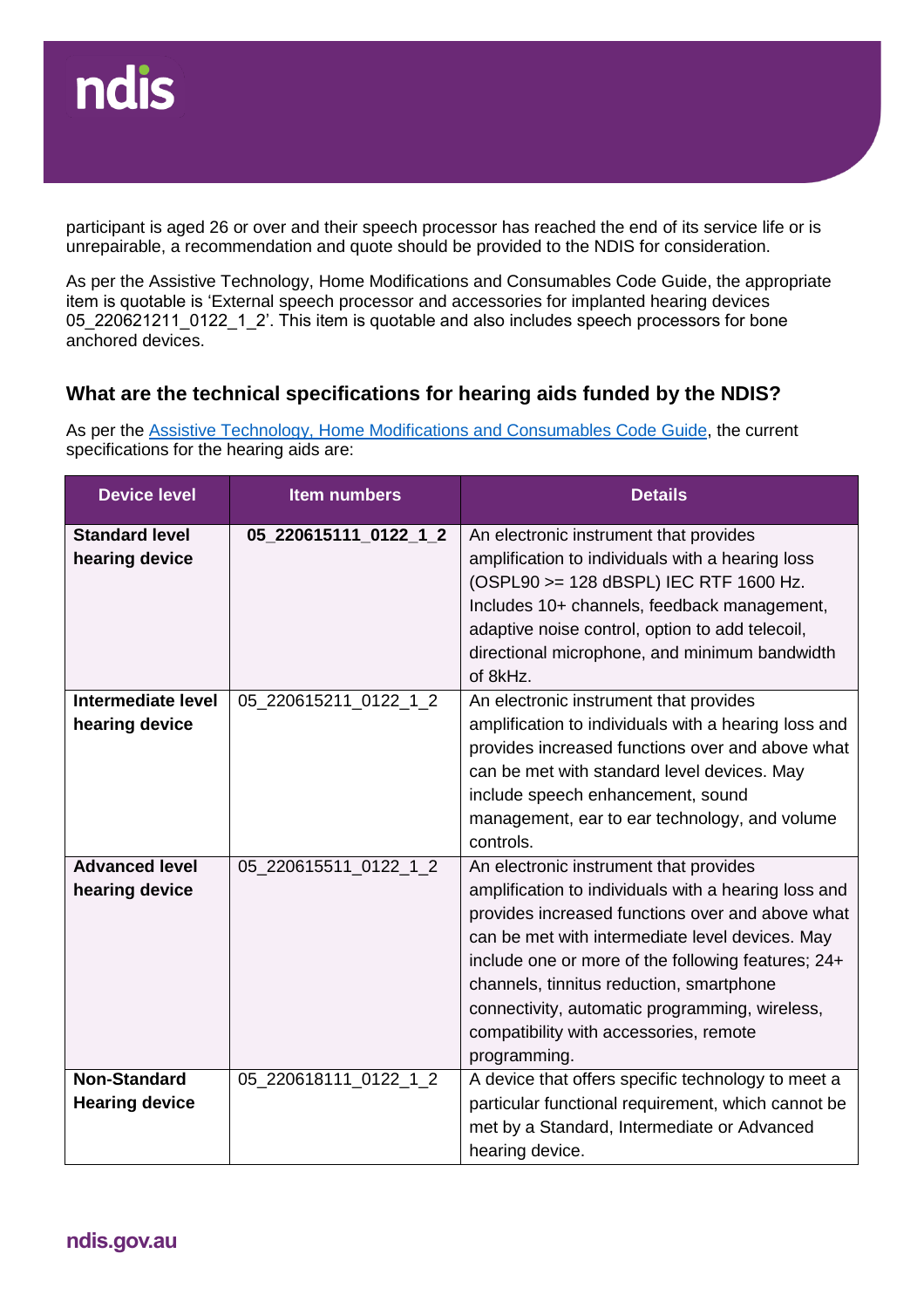## **Do the NDIS levels correlate to the levels used under the HSP?**

The levels of technology were determined based on the features that are expected to address the functional impact of a person's hearing loss and they do correlate with devices provided under the HSP to some extent.

The standard level hearing device is equivalent to a device available under the voucher component of the HSP, the advanced level hearing device is equivalent to a device available through the Community Services Obligations (CSO) component of the HSP.

In exceptional circumstances, a non-standard device may be considered reasonable and necessary where an individual's circumstances required additional features that are not available from the advanced level device.

#### **How can providers manage their expenses while providing the most advanced devices, which are quite expensive?**

The NDIA set the prices for hearing devices based on market research and information about the cost of manufacture. There is evidence that the prices set for the technology level of each device is sufficient.

It is also determined that the level of technology available within the three levels of hearing devices will adequately meet the reasonable and necessary criteria under the NDIS Act 2013 and address the functional impact of a participant's hearing loss in most cases.

# **Assistive technology assessments**

## **When should the Hearing Devices and Technology assessment template be submitted?**

The assessment template should be submitted when requesting:

- new hearing devices for a participant
- a hearing device for a first-time user
- replacing or refitting the device.

When filling out form, please only complete the sections relevant to your needs. Completing the whole form is unnecessary.

#### **At what stage should audiologists or audiometrists complete the Hearing Devices and Technology assessment template?**

The template should be completed when either the NDIA or the participant requests the assessment and there is funding available for the assessment included in the plan and there is a service agreement in place between the provider and the participant.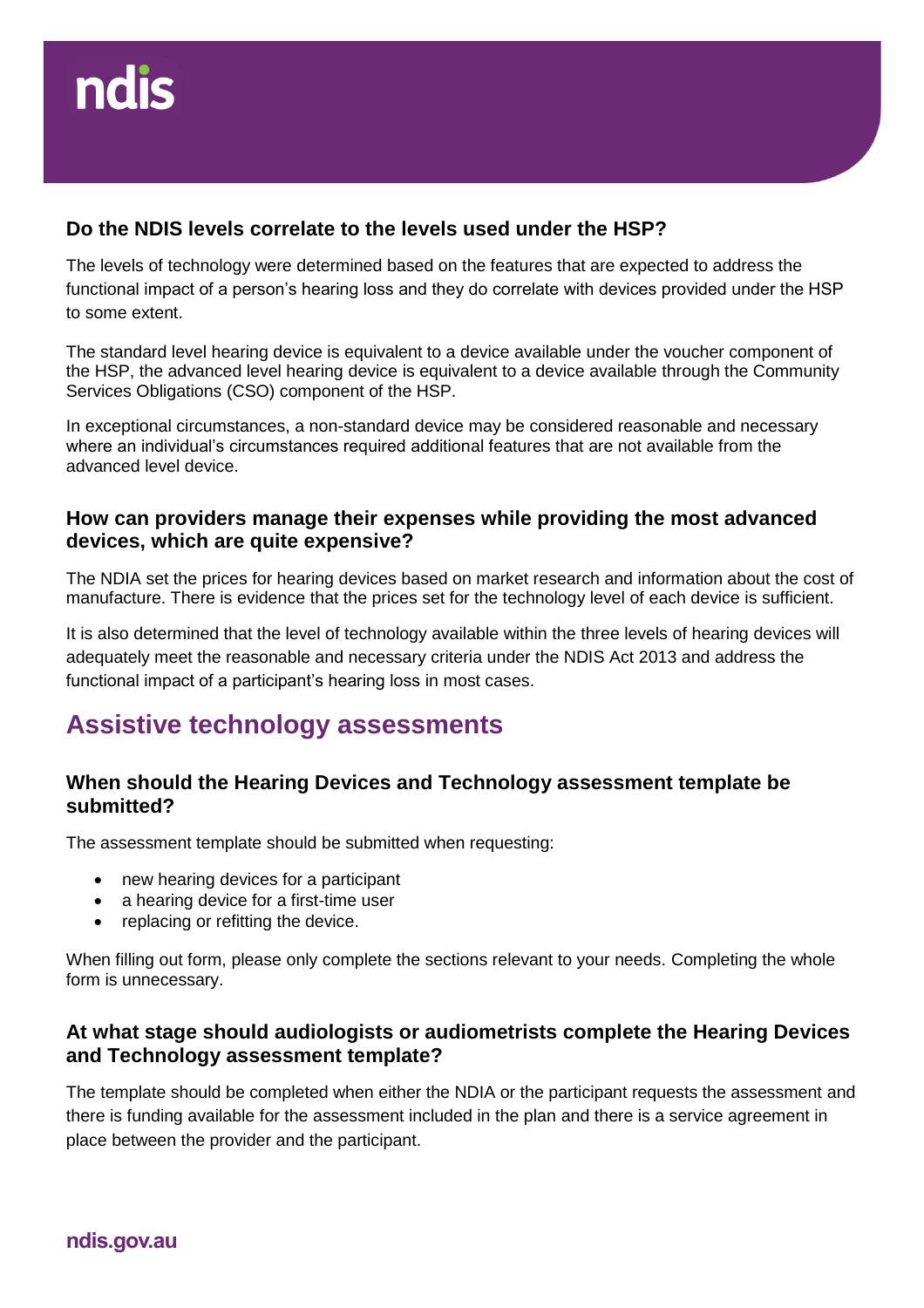# ndis

In some cases, the funding will be included in the plan but the assessment may not be required immediately. In this case, it is most appropriate to complete the assessment and make recommendations prior to a plan review.

Where there has been no funding included for an assessment and the participant requires a replacement hearing aid prior to the scheduled plan review, a [change of circumstance request](https://www.ndis.gov.au/participants/using-your-plan/changing-your-plan/change-circumstances) may be required.

## **Are audiologists and audiometrists paid for completing the Hearing Devices and Technology assessment template? If so, what funding category/support code should be used?**

Suitably qualified audiologists and audiometrists can claim from the following budget lines for the time spent completing the assessment template where funding for the assessment has been included in the Capacity Building budget of the participant's plan:

- 15\_501\_0119\_1\_3 specialised hearing services
- 15 502 0134 1 3 hearing services by an Audiologist
- 15 503 0134 1 3 hearing services by an Audiometrist

These support items provide for Hearing Services that aren't covered under the MBS, performed by a suitably qualified audiologist or audiometrist. These support items can be delivered to individual participants subject to the rules set out in the [NDIS Price Guide.](https://www.ndis.gov.au/providers/price-guides-and-pricing)

As well as direct-service provision, these support items can be used to claim for:

- Non-Face-to-Face Support Provision
- Provider Travel
- Short Notice Cancellations, and
- NDIA Requested Reports.

When a support is not directly provided (i.e. a Non-Face-to-Face Support Provision or NDIA Requested Reports) then the price-limit applied to the support is the same price-limit as for a participant receiving support at a support-person's place at the time of service delivery.

Further information is provided in the [NDIS Price Guide.](https://www.ndis.gov.au/providers/price-guides-and-pricing)

Please consult the participant if completing a form on their behalf so they are aware funds will be claimed from their NDIS plan. We also recommend that a [service agreement](https://www.ndis.gov.au/providers/working-provider/connecting-participants/service-agreements) is completed before providing the services, outlining hours planned for assessment and administration.

## **If a client has a HSP voucher does their audiologist need to complete the Hearing Devices and Technology assessment template?**

The Hearing Devices and Technology assessment template is not required for supports available to the participant through the HSP.

If an NDIS participant is eligible for the HSP, supports available under the HSP will not be funded by the NDIS.